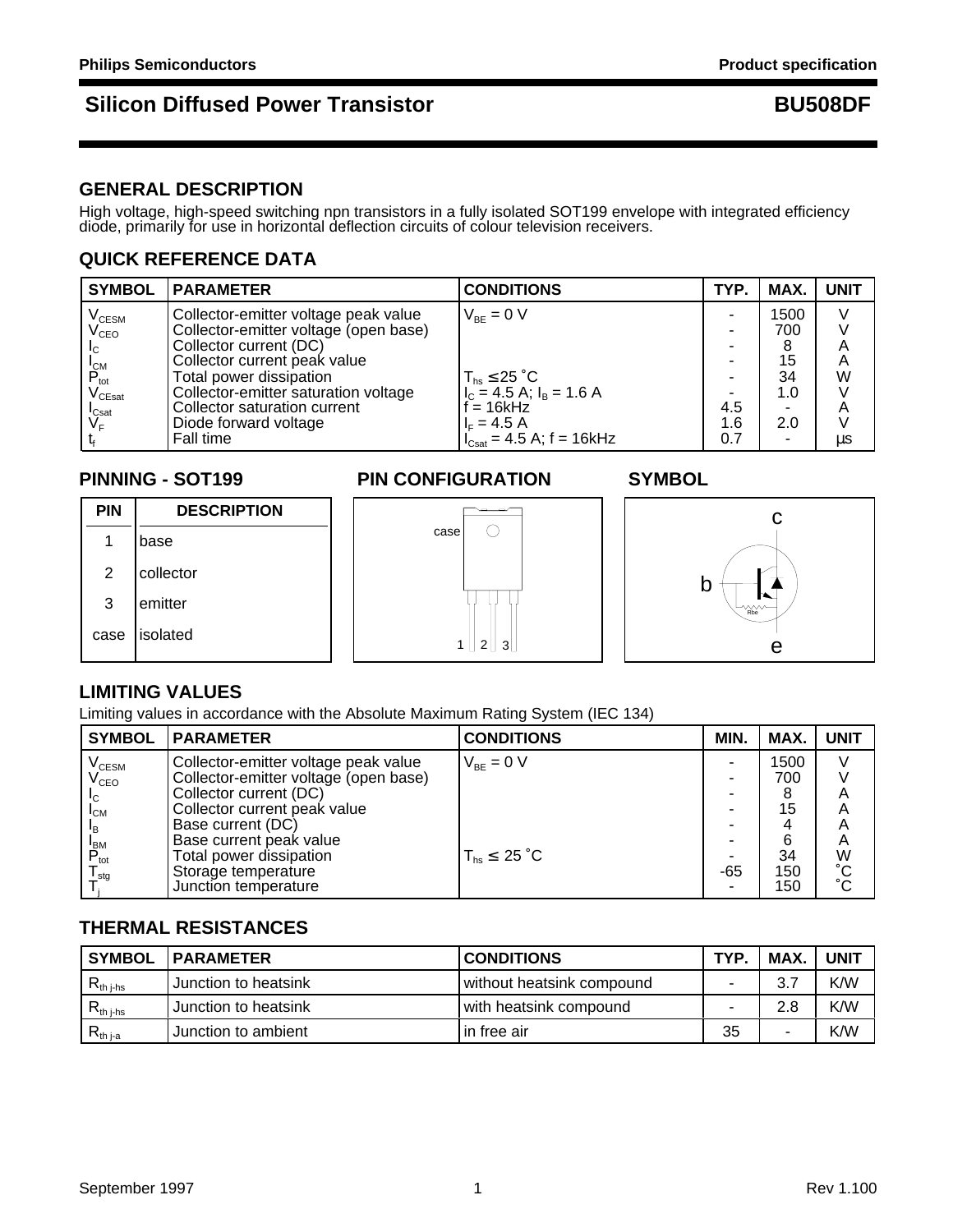# **ISOLATION LIMITING VALUE & CHARACTERISTIC**

 $T_{hs}$  = 25 °C unless otherwise specified

|                              | <b>SYMBOL   PARAMETER</b>                                | <b>CONDITIONS</b>                                                             | MIN. | TYP. | MAX. I         | <b>UNIT</b> |
|------------------------------|----------------------------------------------------------|-------------------------------------------------------------------------------|------|------|----------------|-------------|
| $\mathsf{V}_{\mathsf{isol}}$ | three terminals to external<br>heatsink                  | Repetitive peak voltage from all $\vert$ R.H. $\leq$ 65 %; clean and dustfree | ۰    |      | 2500           |             |
| $\mathsf{v}_\mathsf{isol}$   | l Capacitance from T2 to external If = 1 MHz<br>heatsink |                                                                               |      | 22   | $\blacksquare$ | pF          |

### **STATIC CHARACTERISTICS**

 $T_{hs}$  = 25 °C unless otherwise specified

|                                          | <b>SYMBOL   PARAMETER</b>              | <b>CONDITIONS</b>                                                                                                      | MIN. | TYP. | MAX. | <b>UNIT</b> |
|------------------------------------------|----------------------------------------|------------------------------------------------------------------------------------------------------------------------|------|------|------|-------------|
| $I_{CES}$                                | Collector cut-off current <sup>1</sup> | $\begin{cases} V_{BE} = 0 \text{ V}; V_{CE} = V_{CESMmax}, \\ V_{BE} = 0 \text{ V}; V_{CE} = V_{CESMmax}; \end{cases}$ |      | -    | 1.0  | mA          |
| $I_{\text{CES}}$                         |                                        |                                                                                                                        |      |      | 2.0  | mA          |
| V <sub>CEOsust</sub>                     | Collector-emitter sustaining voltage   | T. = 125 °C<br>$\begin{cases} I_B = 0 \text{ A}; I_C = 100 \text{ mA}; \\ L = 25 \text{ mH} \end{cases}$               | 700  | ۰.   |      |             |
|                                          | Collector-emitter saturation voltages  | $I_c = 4.5$ A; $I_B = 1.6$ A                                                                                           |      |      | 1.0  |             |
| V <sub>CEsat</sub><br>V <sub>BEsat</sub> | Base-emitter saturation voltage        |                                                                                                                        |      |      | 1.1  |             |
|                                          | DC current gain                        | $\begin{vmatrix} I_C = 4.5 \text{ A}; I_B = 2.0 \text{ A} \\ I_C = 100 \text{ mA}; V_{CE} = 5 \text{ V} \end{vmatrix}$ | 6    | 13   | 30   |             |
| h <sub>FE</sub><br>V <sub>F</sub>        | Diode forward voltage                  | $IE = 4.5 A$                                                                                                           |      | 1.6  | 2.0  |             |

# **DYNAMIC CHARACTERISTICS**

 $T_{hs}$  = 25 °C unless otherwise specified

| <b>SYMBOL</b> | <b>IPARAMETER</b>                                   | <b>CONDITIONS</b>                                                                                                                                                                                                                                               | TYP.       | MAX.                          | <b>UNIT</b>   |
|---------------|-----------------------------------------------------|-----------------------------------------------------------------------------------------------------------------------------------------------------------------------------------------------------------------------------------------------------------------|------------|-------------------------------|---------------|
|               | Transition frequency at $f = 5$ MHz                 | $I_c = 0.1 A; V_{CF} = 5 V$                                                                                                                                                                                                                                     |            | ۰                             | <b>MHz</b>    |
| $C_{C}$       | Collector capacitance at f = 1MHz                   | $V_{CB} = 10 V$                                                                                                                                                                                                                                                 | 125        | ٠                             | pF            |
|               | Switching times (16 kHz line<br>deflection circuit) | $\begin{cases}\n\log_{10} 1 = 4.5 \text{ A}; \ L_{\text{B}} = 1 \text{ mH}; C_{\text{fb}} = 4 \text{ nF} \\ \log_{10} 1 = 1.4 \text{ A}; \ L_{\text{B}} = 6 \text{ }\mu\text{H}; -V_{\text{BB}} = -4 \text{ V}; \ -I_{\text{BM}} = 2.25 \text{ A}\n\end{cases}$ |            |                               |               |
|               | Turn-off storage time<br>Turn-off fall time         |                                                                                                                                                                                                                                                                 | 6.5<br>0.7 | $\overline{\phantom{a}}$<br>۰ | μs<br>$\mu s$ |

**<sup>1</sup>** Measured with half sine-wave voltage (curve tracer).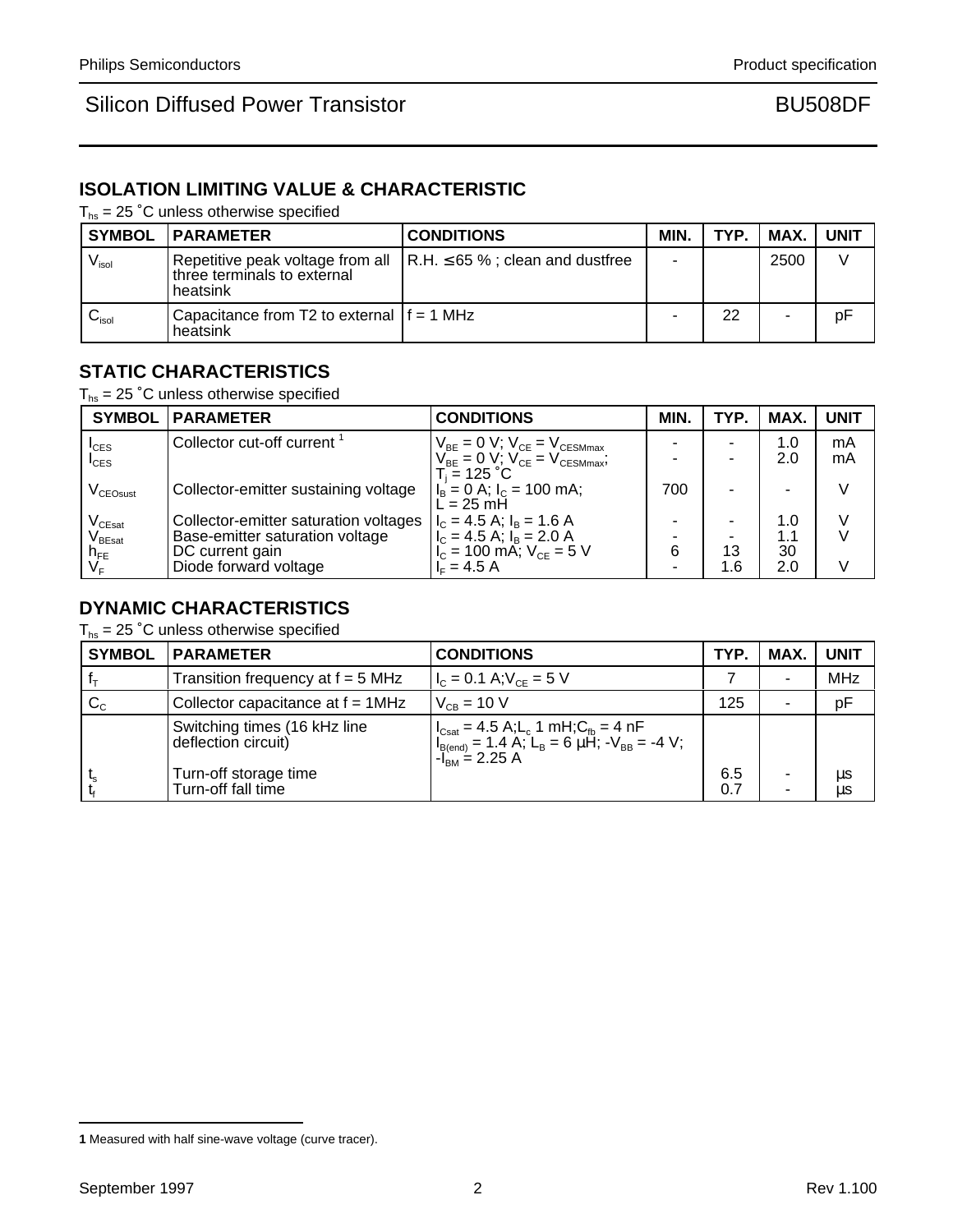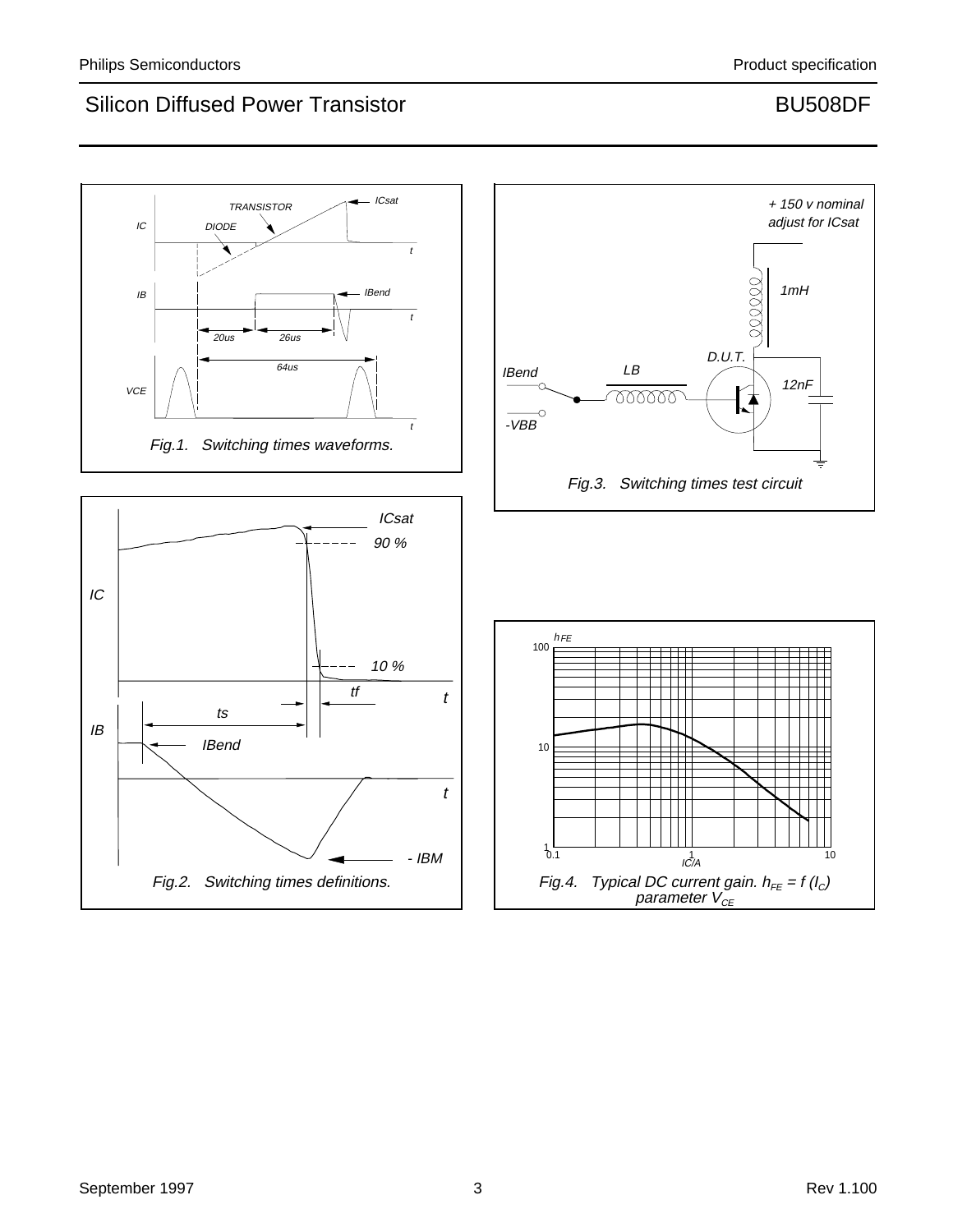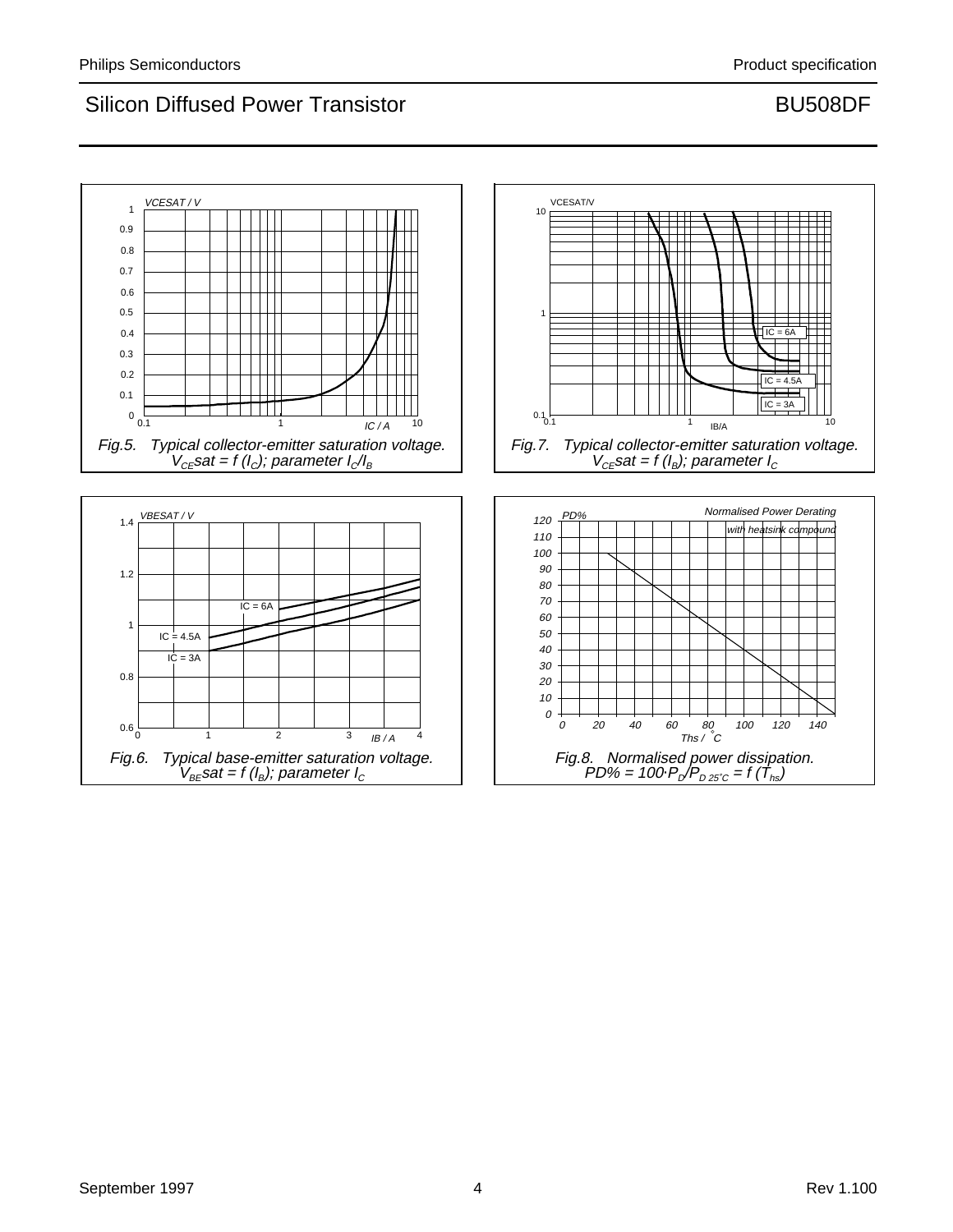

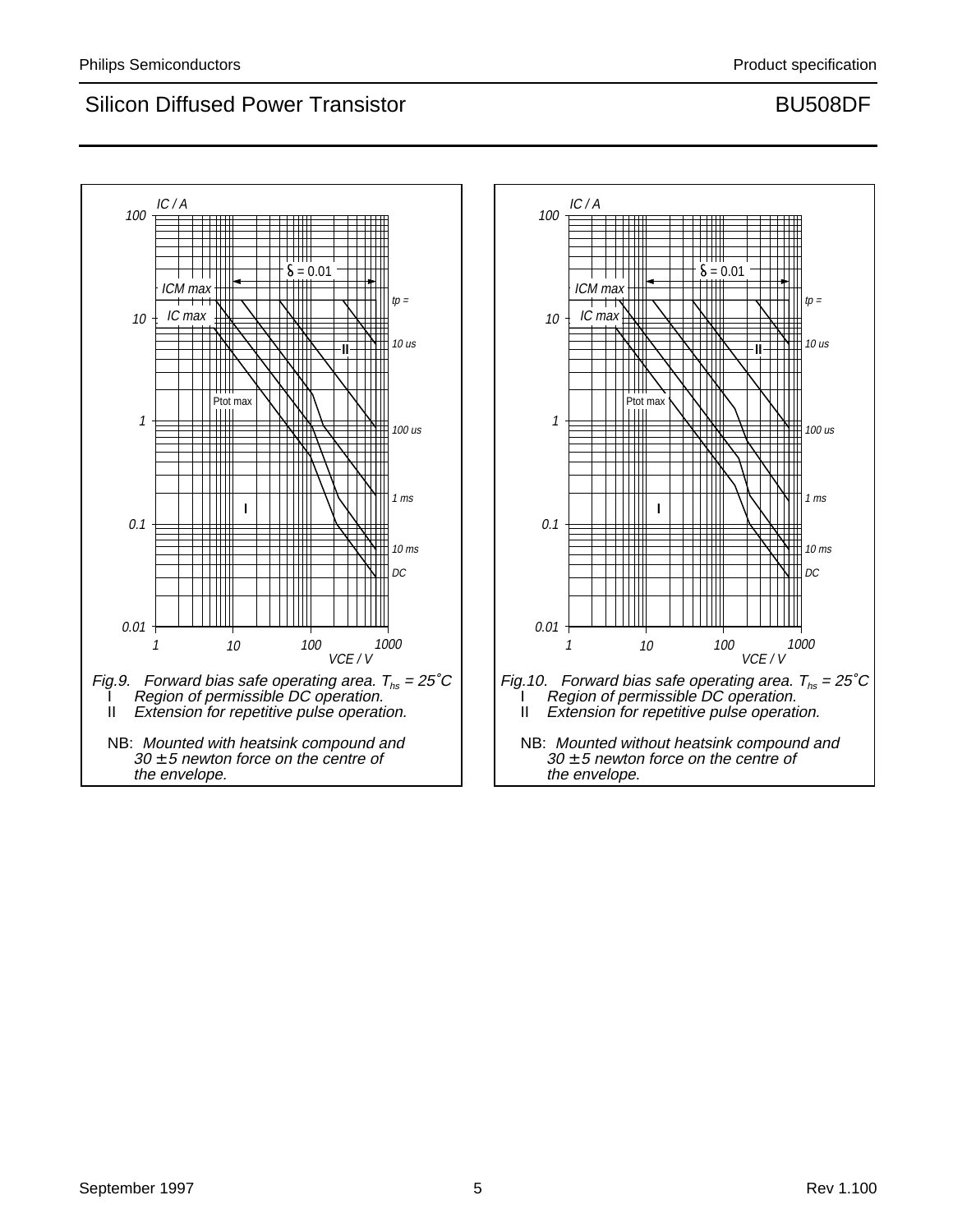# **MECHANICAL DATA**



### **Notes**

1. Refer to mounting instructions for F-pack envelopes.

<sup>2.</sup> Epoxy meets UL94 V0 at 1/8".